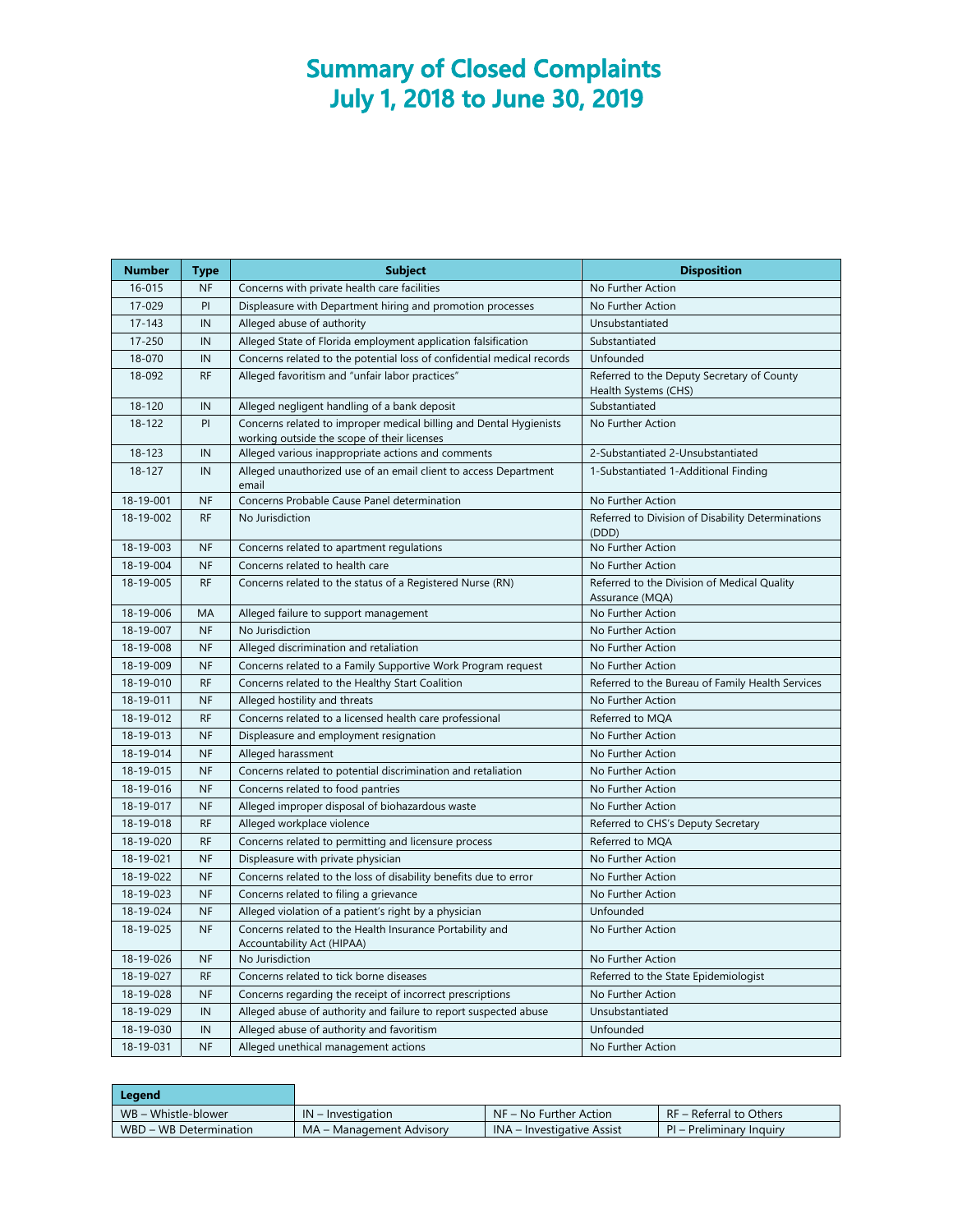| <b>Number</b>          | <b>Type</b>            | <b>Subject</b>                                                                                    | <b>Disposition</b>                                                        |
|------------------------|------------------------|---------------------------------------------------------------------------------------------------|---------------------------------------------------------------------------|
| 18-19-032              | <b>RF</b>              | Alleged hostile and psychotic environment                                                         | Referred to the Deputy Secretary for Children's                           |
|                        |                        |                                                                                                   | <b>Medical Services</b>                                                   |
| 18-19-033              | <b>RF</b>              | Alleged harassment and misuse of funds by management                                              | Referred to CHS's Deputy Secretary                                        |
| 18-19-034<br>18-19-035 | <b>NF</b>              | Concerns regarding a county health department (CHD)                                               | No Further Action                                                         |
|                        | <b>RF</b>              | No Jurisdiction                                                                                   | Referred to MQA                                                           |
| 18-19-036              | <b>NF</b><br><b>RF</b> | Concerns related to mold assessors and remediators                                                | No Further Action                                                         |
| 18-19-037              | <b>NF</b>              | Concerns related to difficulties contacting MQA                                                   | Referred to MQA                                                           |
| 18-19-038              | <b>RF</b>              | Concerns related to a health studio (gym)<br>Concerns related to difficulties contacting MQA      | No Further Action                                                         |
| 18-19-039<br>18-19-040 | <b>NF</b>              |                                                                                                   | Referred to MQA<br>No Further Action                                      |
| 18-19-041              | <b>NF</b>              | Concerns related to a private moving company<br>Alleged issues with upper management              | No Further Action                                                         |
| 18-19-042              | <b>RF</b>              | No Jurisdiction                                                                                   | Referred to the Office of the General Counsel                             |
|                        |                        |                                                                                                   | (OCG)                                                                     |
| 18-19-043              | PI                     | Alleged negligence due to the issuance of an incorrect permit                                     | No Further Action                                                         |
| 18-19-044              | <b>RF</b>              | Concerns regarding an assisted living facility                                                    | Referred to the Agency for Health Care<br>Administration (AHCA)           |
| 18-19-045              | <b>NF</b>              | Concerns Probable Cause Panel determination                                                       | No Further Action                                                         |
| 18-19-046              | IN                     | Alleged failure to sanitize dental equipment                                                      | Unsubstantiated                                                           |
| 18-19-047              | <b>RF</b>              | Concerns regarding a refund to an optical establishment                                           | Referred to the Department of Financial Services<br>(DFS)                 |
| 18-19-048              | <b>NF</b>              | Alleged falsification, fraud, and cover-up                                                        | No Further Action                                                         |
| 18-19-049              | <b>RF</b>              | Alleged difficulty in obtaining RN license                                                        | Referred to MQA                                                           |
| 18-19-050              | RF                     | Concerns related to the arrest of a Department employee                                           | Referred to MOA                                                           |
| 18-19-051              | NF                     | Concerns regarding a private dentist                                                              | No Further Action                                                         |
| 18-19-052              | <b>RF</b>              | Alleged abuse of authority, retaliation, discrimination, unfair hiring<br>practices, etc.         | Referred to OGC's Equal Opportunity Section<br>(EOS)                      |
| 18-19-053              | <b>NF</b>              | Concerns regarding charges from a medical facility                                                | No Further Action                                                         |
| 18-19-054              | <b>RF</b>              | Alleged difficulty in contacting DOH-Hendry                                                       | Referred to DOH-Hendry                                                    |
| 18-19-055              | <b>NF</b>              | Alleged incorrect billing and unethical behavior by a health care<br>provider                     | No Further Action                                                         |
| 18-19-056              | <b>NF</b>              | No Jurisdiction                                                                                   | No Further Action                                                         |
| 18-19-058              | <b>RF</b>              | Concerns related to a licensed health care professional                                           | Referred to MQA                                                           |
| 18-19-059              | <b>NF</b>              | Concerns regarding misinformation about rabies on media outlets                                   | No Further Action                                                         |
| 18-19-060              | <b>NF</b>              | Florida Department of Children and Families (DCF) complaint                                       | No Further Action                                                         |
| 18-19-061              | <b>NF</b>              | Concerns related to delays in awarding custody of a minor                                         | No Further Action                                                         |
| 18-19-062              | <b>NF</b>              | Concerns regarding the Florida Board of Medicine                                                  | No Further Action                                                         |
| 18-19-063              | МA                     | Alleged harassment, bullying, hostile work environment, inadequate<br>training and discrimination | No Further Action                                                         |
| 18-19-065              | <b>NF</b>              | Concerns regarding the Florida Board of Opticianry                                                | No Further Action                                                         |
| 18-19-066              | <b>RF</b>              | Alleged unsanitary conditions at a Correctional Institution                                       | Referred to the Department of Corrections (DOC)                           |
| 18-19-067              | $\sf{NF}$              | Concerns related to a mobile home park                                                            | No Further Action                                                         |
| 18-19-068              | <b>NF</b>              | Concerns related to air quality inspections and housing for inmates                               | No Further Action                                                         |
| 18-19-069              | <b>NF</b>              | Concerns related to a restaurant                                                                  | No Further Action                                                         |
| 18-19-070              | <b>NF</b>              | Concerns related to insurance and private health care facilities                                  | No Further Action                                                         |
| 18-19-071              | <b>NF</b>              | Concerns related to health insurance                                                              | No Further Action                                                         |
| 18-19-072              | <b>NF</b>              | Concerns related to a restaurant                                                                  | No Further Action                                                         |
| 18-19-073              | <b>NF</b>              | Concerns related to restaurant inspections                                                        | No Further Action                                                         |
| 18-19-074              | RF                     | Concerns related to the MQA online portal                                                         | Referred to MQA                                                           |
| 18-19-075              | NF                     | Concerns related to treatment at a CHD                                                            | No Further Action                                                         |
| 18-19-076              | RF                     | Concerns related to a health care facility                                                        | Referred to AHCA                                                          |
| 18-19-077              | IN                     | Alleged violations of DOHP 250-12, Management and Operation of<br>Vehicles                        | Unsubstantiated                                                           |
| 18-19-079              | <b>WBD</b>             | Alleged failure to document an employee's reason for resigning                                    | Complaint did not meet Whistle-blower (WB)<br>requirements                |
| 18-19-080              | RF                     | No Jurisdiction                                                                                   | Referred to the Bureau of Personnel and Human<br>Resource Management (HR) |
| 18-19-081              | <b>NF</b>              | Concerns related to flu shot billings                                                             | No Further Action                                                         |

| Legend                 |                          |                            |                          |
|------------------------|--------------------------|----------------------------|--------------------------|
| WB - Whistle-blower    | $IN$ – Investigation     | $NF - No Further Action$   | RF - Referral to Others  |
| WBD – WB Determination | MA – Management Advisory | INA – Investigative Assist | PI – Preliminary Inquiry |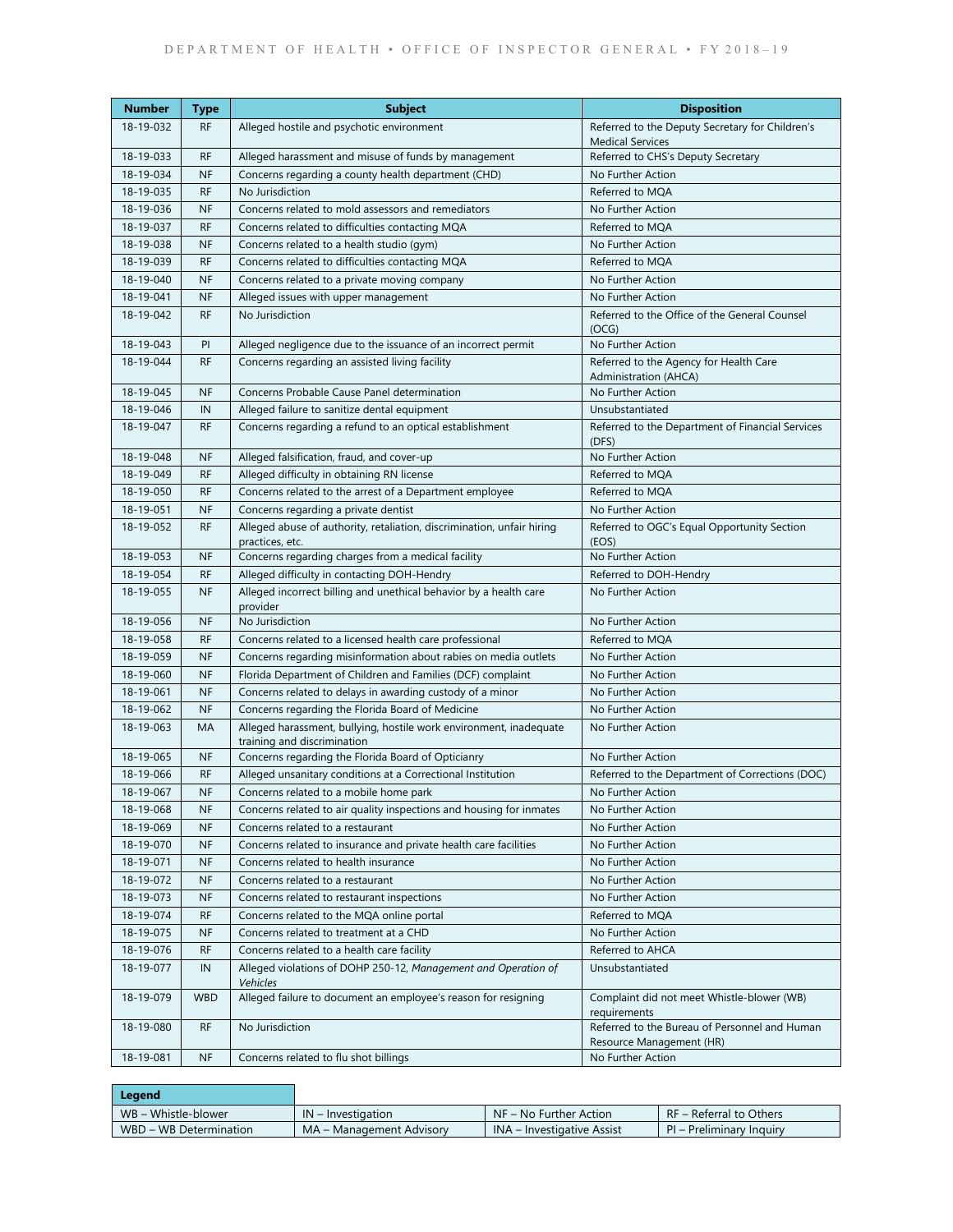| <b>Number</b> | <b>Type</b> | <b>Subject</b>                                                                | <b>Disposition</b>                                                          |  |
|---------------|-------------|-------------------------------------------------------------------------------|-----------------------------------------------------------------------------|--|
| 18-19-082     | NF          | Difficulties in obtaining dental services                                     | No Further Action                                                           |  |
| 18-19-083     | <b>NF</b>   | Concerns related to disputes between management and employees                 | No Further Action                                                           |  |
| 18-19-084     | <b>NF</b>   | Concerns related to a restaurant                                              | No Further Action                                                           |  |
| 18-19-085     | <b>RF</b>   | Concerns regarding a website selling medications without<br>prescriptions     | Referred to MOA                                                             |  |
| 18-19-086     | <b>NF</b>   | Concerns related to the closure of food trucks                                | No Further Action                                                           |  |
| 18-19-087     | <b>RF</b>   | Discharge Planning Information - Temporary Housing Mutual<br>Agreement        | Referred to the Bureau of Preparedness and<br>Response                      |  |
| 18-19-088     | <b>RF</b>   | Alleged misconduct                                                            | Referred to the Department's Chief of Staff                                 |  |
| 18-19-089     | <b>NF</b>   | Concerns related to a private health care facility                            | No Further Action                                                           |  |
| 18-19-090     | <b>RF</b>   | Displeasure with un-organization and lack of staff at a Department<br>office  | Referred to the Bureau of Women, Infants and<br>Children Program Services   |  |
| 18-19-091     | <b>NF</b>   | Public records request                                                        | No Further Action                                                           |  |
| 18-19-092     | <b>NF</b>   | Concerns related to private pharmacies                                        | No Further Action                                                           |  |
| 18-19-093     | <b>RF</b>   | No Jurisdiction                                                               | Referred to MQA                                                             |  |
| 18-19-094     | <b>RF</b>   | Concerns related to DDD                                                       | Referred to DDD                                                             |  |
| 18-19-095     | <b>NF</b>   | Concerns MQA dispute decision                                                 | Referred to DDD                                                             |  |
| 18-19-096     | <b>NF</b>   | Alleged complaint falsification                                               | No Further Action                                                           |  |
| 18-19-097     | <b>NF</b>   | No Jurisdiction                                                               | No Further Action                                                           |  |
| 18-19-098     | <b>RF</b>   | Board of Acupuncture records request                                          | Referred to MQA                                                             |  |
| 18-19-099     | <b>RF</b>   | Displeasure with a licensed health care professional                          | No Further Action                                                           |  |
| 18-19-100     | <b>NF</b>   | Alleged unfair awarding of grant funds                                        | No Further Action                                                           |  |
| 18-19-101     | PI          | Alleged improper collection of inspection fees                                | Unsubstantiated                                                             |  |
| 18-19-102     | MA          | Alleged unethical actions                                                     | No Further Action                                                           |  |
| 18-19-103     | <b>NF</b>   | Alleged position description disparity                                        | No Further Action                                                           |  |
| 18-19-104     | <b>NF</b>   | Alleged fraud and misconduct by a physician                                   | No Further Action                                                           |  |
| 18-19-105     | <b>RF</b>   | Concerns related to a CHD status                                              | Referred to CHS's Deputy Secretary                                          |  |
| 18-19-106     | <b>NF</b>   | Alleged improper and/or incomplete handling of MQA investigation              | No Further Action                                                           |  |
| 18-19-107     | <b>NF</b>   | Concern related to Medicaid                                                   | No Further Action                                                           |  |
| 18-19-108     | <b>RF</b>   | Alleged violations of Radiation Protection Regulations                        | Referred to the Division of Emergency<br>Preparedness and Community Support |  |
| 18-19-109     | <b>WBD</b>  | Alleged misconduct                                                            | Complaint did not meet WB requirements                                      |  |
| 18-19-111     | <b>NF</b>   | Concerns related to a sanitary nuisance                                       | Referred to DOH-Leon                                                        |  |
| 18-19-112     | <b>NF</b>   | Alleged abuse and exploitation of wards                                       | No Further Action                                                           |  |
| 18-19-113     | <b>NF</b>   | Concerns related to health care                                               | No Further Action                                                           |  |
| 18-19-114     | MA          | Alleged abuse of authority, misconduct, and misuse of Department<br>resources | Referred to the Deputy Secretary for Health                                 |  |
| 18-19-117     | IN          | Alleged misuse of Department access badge                                     | Substantiated                                                               |  |
| 18-19-118     | <b>RF</b>   | Concerns related to health care                                               | Referred to MQA                                                             |  |
| 18-19-119     | <b>NF</b>   | Alleged retaliation                                                           | No Further Action                                                           |  |
| 18-19-120     | <b>RF</b>   | Alleged poor management                                                       | Referred to CHS                                                             |  |
| 18-19-121     | RF          | Alleged unfair promotion and salary increases                                 | Referred to CHS                                                             |  |
| 18-19-122     | <b>NF</b>   | Alleged information security event                                            | No Further Action                                                           |  |
| 18-19-123     | <b>NF</b>   | Concerns related to a salary reduction                                        | No Further Action                                                           |  |
| 18-19-124     | <b>NF</b>   | No Jurisdiction                                                               | No Further Action                                                           |  |
| 18-19-125     | <b>RF</b>   | Concerns related to environmental health (EH)                                 | Referred to DOH-Orange                                                      |  |
| 18-19-126     | <b>RF</b>   | Concerns related to an insurance provider                                     | Referred to DFS                                                             |  |
| 18-19-127     | <b>RF</b>   | Concerns related to health care at a Correctional Institution                 | Referred to MQA                                                             |  |
| 18-19-128     | <b>RF</b>   | Concerns regarding conduct and service at a health care facility              | Referred to MQA                                                             |  |
| 18-19-129     | <b>RF</b>   | Concerns related to an apartment's portable water                             | Referred to the Department of Environmental<br>Protection (DEP)             |  |
| 18-19-130     | <b>RF</b>   | Concerns related to a CHD and the Baldridge Program                           | Referred to CHS                                                             |  |
| 18-19-131     | RF          | Concerns related to EH                                                        | Referred to DOH-Seminole                                                    |  |
| 18-19-132     | <b>RF</b>   | Concerns related to the conduct of a CHD's staff                              | Referred to CHS                                                             |  |
| 18-19-133     | RF          | Concern regarding mold in an apartment                                        | Referred to DOH-Indian River                                                |  |
| 18-19-134     | PI          | Alleged abuse of authority and misconduct                                     | No Further Action                                                           |  |

| Legend                 |                          |                            |                          |
|------------------------|--------------------------|----------------------------|--------------------------|
| WB – Whistle-blower    | $IN$ – Investigation     | $N = No$ Further Action    | RF – Referral to Others  |
| WBD - WB Determination | MA – Management Advisory | INA – Investigative Assist | PI – Preliminary Inquiry |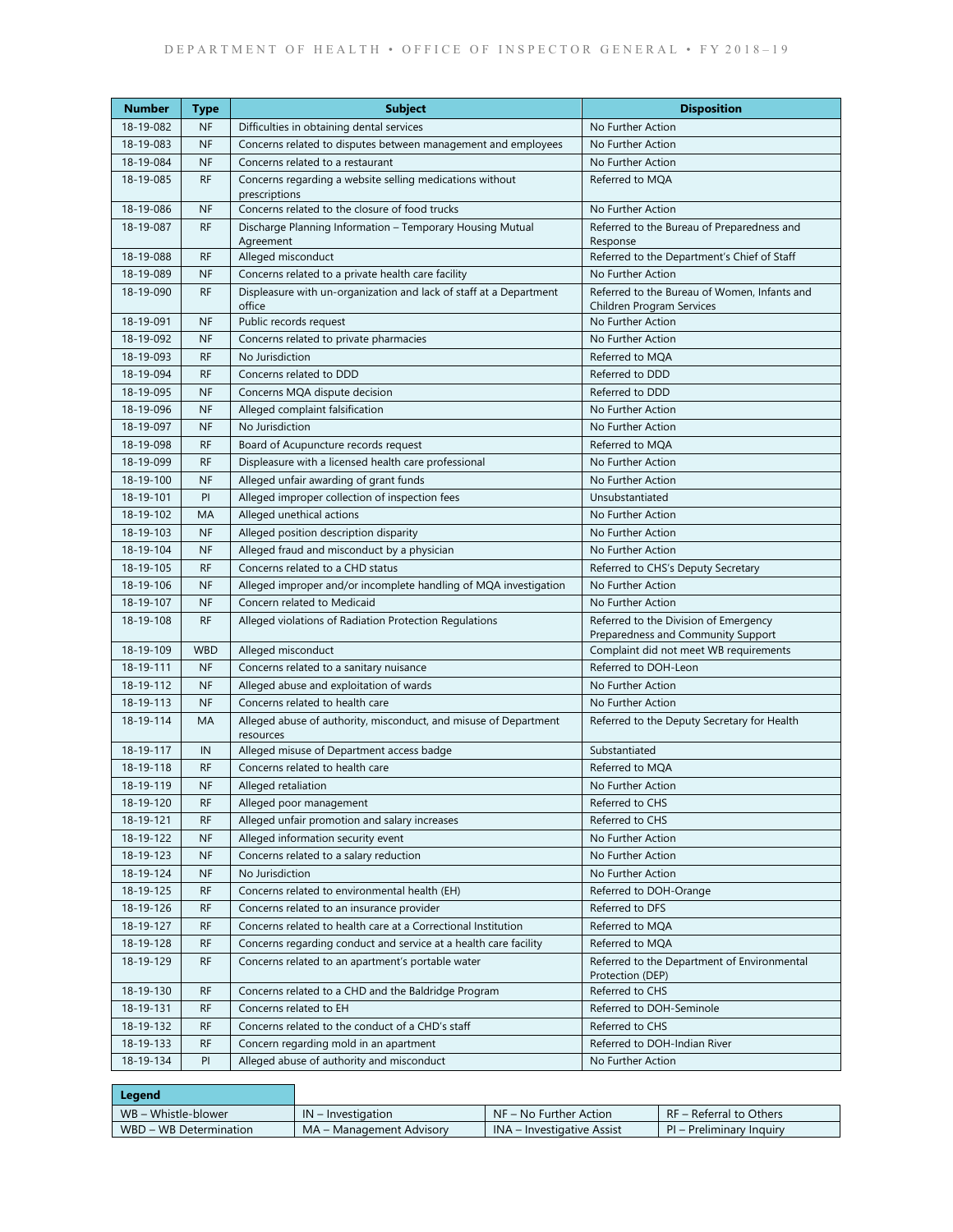| Number    | <b>Type</b> | <b>Subject</b>                                                                                                                          | <b>Disposition</b>                                     |
|-----------|-------------|-----------------------------------------------------------------------------------------------------------------------------------------|--------------------------------------------------------|
| 18-19-137 | <b>RF</b>   | Alleged negligence and poor care                                                                                                        | Referred to DOH-Duval                                  |
| 18-19-138 | <b>RF</b>   | Concerns with a health care professional                                                                                                | Referred to MQA                                        |
| 18-19-140 | <b>NF</b>   | No Jurisdiction                                                                                                                         | No Further Action                                      |
| 18-19-141 | MA          | Alleged misconduct and use of inappropriate language of a racial<br>nature in email sent from Department email account                  | No Further Action                                      |
| 18-19-142 | <b>RF</b>   | Alleged drug use at work                                                                                                                | Referred to DOH-Alachua                                |
| 18-19-143 | <b>RF</b>   | Concerns regarding a targeted phishing attack                                                                                           | Referred to the Office of Information Technology       |
| 18-19-144 | <b>RF</b>   | Concerns regarding a private health care facility                                                                                       | Referred to MQA and AHCA                               |
| 18-19-145 | <b>RF</b>   | Concerns related to an adoption                                                                                                         | Referred to the Department of Children and<br>Families |
| 18-19-146 | <b>RF</b>   | No Jurisdiction                                                                                                                         | Referred to AHCA                                       |
| 18-19-147 | <b>RF</b>   | Concerns related to work repercussions and/or retaliation                                                                               | Referred to EOS                                        |
| 18-19-148 | <b>RF</b>   | Alleged inappropriate social media account                                                                                              | Referred to DOH-Duval                                  |
| 18-19-149 | <b>NF</b>   | Alleged wrongdoing                                                                                                                      | No Further Action                                      |
| 18-19-150 | MA          | Alleged conduct unbecoming a public employee                                                                                            | No Further Action                                      |
| 18-19-152 | <b>NF</b>   | Alleged failure to register an Osteopathic fellow                                                                                       | No Further Action                                      |
| 18-19-154 | <b>NF</b>   | Concerns related to a septic tank                                                                                                       | No Further Action                                      |
| 18-19-155 | PI          | Alleged conduct unbecoming a public employee                                                                                            | No Further Action                                      |
| 18-19-157 | <b>WBD</b>  | Alleged retaliation, discrimination, gross misconduct and nepotism                                                                      | Complaint did not meet WB requirements                 |
| 19-161    | PI          | Alleged fraud                                                                                                                           | Insufficient information to support allegation         |
| 19-162    | <b>RF</b>   | Alleged discrimination and harassment                                                                                                   | Referred to EOS                                        |
| 19-163    | <b>NF</b>   | No Jurisdiction                                                                                                                         | No Further Action                                      |
| 19-164    | <b>NF</b>   | Alleged theft and/or deliberate destruction of public documents                                                                         | No Further Action                                      |
| 19-165    | RF          | Alleged misconduct                                                                                                                      | Referred to MOA                                        |
| 19-166    | <b>RF</b>   | Alleged misconduct                                                                                                                      | No Further Action                                      |
| 19-167    | <b>RF</b>   | Alleged disclosure of personally identifiable information (PII) and                                                                     | Referred to the Department's Privacy Officer           |
|           |             | protected health information (PHI)                                                                                                      |                                                        |
| 19-168    | <b>RF</b>   | Alleged misconduct                                                                                                                      | Referred to MQA                                        |
| 19-169    | <b>NF</b>   | Alleged misconduct                                                                                                                      | No Further Action                                      |
| 19-170    | <b>NF</b>   | No Jurisdiction                                                                                                                         | No Further Action                                      |
| 19-171    | <b>NF</b>   | Alleged misconduct                                                                                                                      | Referred to DOH-Leon                                   |
| 19-172    | RF          | Alleged misconduct                                                                                                                      | Combined with another complaint                        |
| 19-174    | <b>NF</b>   | Concerns with a DDD health care provider                                                                                                | Referred to MQA                                        |
| 19-175    | <b>RF</b>   | Concerns with Board of Medicine decisions                                                                                               | Referred to MQA                                        |
| 19-176    | <b>WBD</b>  | No Jurisdiction                                                                                                                         | Complaint did not meet WB requirements                 |
| 19-177    | <b>NF</b>   | Alleged disclosure of PII and PHI                                                                                                       | No Further Action                                      |
| 19-178    | <b>RF</b>   | Concerns related to a sewage system                                                                                                     | Referred to DEP                                        |
| 19-179    | <b>RF</b>   | Alleged misconduct                                                                                                                      | Referred to AHCA                                       |
| 19-180    | <b>RF</b>   | Alleged discrimination, retaliation, and that the contractor did not<br>receive payment for services provided                           | No Further Action                                      |
| 19-181    | <b>NF</b>   | Alleged misconduct                                                                                                                      | No Further Action                                      |
| 19-182    | <b>RF</b>   | Alleged violation of law or Department rules                                                                                            | Referred to MQA                                        |
| 19-183    | RF          | Alleged health care professional misconduct                                                                                             | Referred to MQA                                        |
| 19-184    | RF          | Alleged complaint mishandling                                                                                                           | Referred to HR                                         |
| 19-185    | <b>NF</b>   | Alleged misconduct and insurance fraud by a health care professional                                                                    | No Further Action                                      |
| 19-186    | RF          | Alleged misconduct                                                                                                                      | Referred to DOH-Orange                                 |
| 19-187    | RF          | Alleged misconduct                                                                                                                      | Referred to MQA                                        |
| 19-188    | <b>RF</b>   | Alleged a health care professional practicing without a license and<br>illegal actions conducted by a separate health care professional | Referred to MQA                                        |
| 19-189    | <b>NF</b>   | No Jurisdiction                                                                                                                         | No Further Action                                      |
| 19-190    | RF          | Alleged misconduct                                                                                                                      | Referred to HR                                         |
| 19-191    | <b>NF</b>   | Alleged suspicious behavior by a health care professional                                                                               | No Further Action                                      |
| 19-193    | <b>NF</b>   | Concerns with the tourniquets in Stop the Bleed kits                                                                                    | No Further Action                                      |
| 19-196    | <b>RF</b>   | Concerns related to health care provided to inmates                                                                                     | Referred to MQA                                        |
| 19-197    | <b>RF</b>   | Alleged fraud                                                                                                                           | Referred to the Bureau of Vital Statistics             |

| Legend                 |                          |                            |                          |
|------------------------|--------------------------|----------------------------|--------------------------|
| WB – Whistle-blower    | $IN$ – Investigation     | $N = No$ Further Action    | RF – Referral to Others  |
| WBD - WB Determination | MA – Management Advisory | INA – Investigative Assist | PI – Preliminary Inquiry |